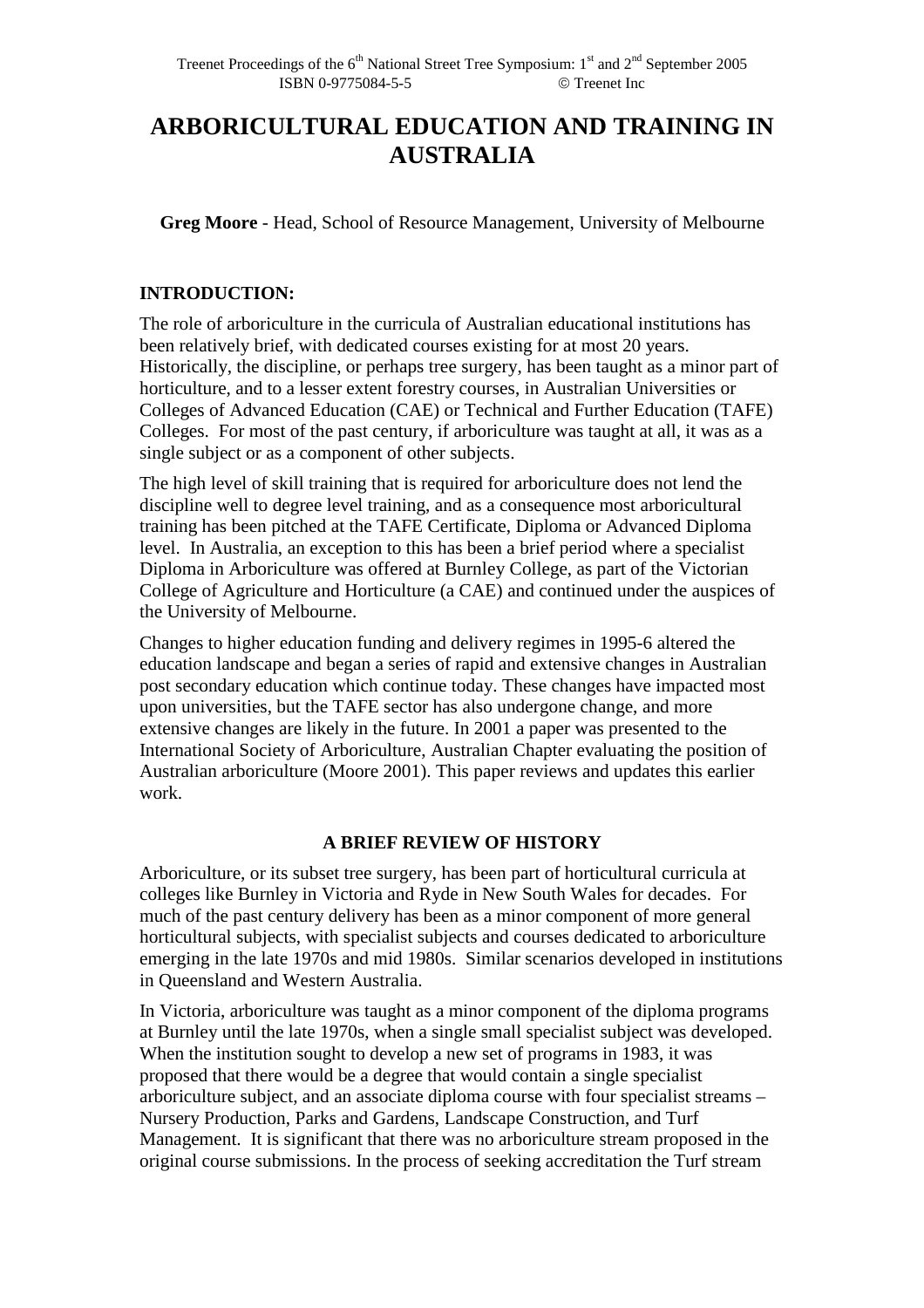was rejected, and in an unprecedented development, an arboriculture stream was substituted in its stead.

The substitution of the arboricultural stream was a piece of good fortune, or of downright opportunism depending upon your perspective. The stream should never have been approved as the documentation to allow such approval was not available, and information on prospective student numbers was either non-existent or suggested a relatively small prospective intake. However, a brief window of opportunity presented itself, and the political and financial climate of the time allowed the stream to progress. The program commenced in 1985 and continued with little change until 2000. It has been the only dedicated arboriculture tertiary education course offered in Australia.

The course has been HECS-attracting, delivered within the Higher Education sector, and should not be confused with diplomas of the same level that have been offered under the auspices of the TAFE or VET sector. The differences are significant in that different curricula, funding and management arrangements apply to the programs because of their delivery through the different sectors.

Australia has only ever had one arboriculture course delivered through the tertiary education sector, and since 1996 through the university sector. This fact is often overlooked, with the importance of arboriculture in tertiary education overestimated by those in industry. The number of students has always been relatively small, and the cost of delivery high and efficiency of delivery low. In addition to the diploma course, the arboriculture subject in the degree program at Burnley has been delivered every year from 1985. A second arboriculture subject was added to the degree curriculum in 2001.

There have been successful subjects or parts of subjects delivered in many Australian states as parts of general horticulture or forestry curricula. There have also been very successful programs of high calibre delivered in a number of states through the TAFE or Vocational Education and Training (VET) sectors. The Advanced Certificate in Arboriculture commenced at Burnley in 1986 and continued until it was superseded by the Certificate level 4 and the TAFE Diploma Level 5 in Arboriculture both based on the Horticulture Training Package in 1999 and continued until 2005.

#### **THE IMPACT OF THE REFORMS INITIATED IN 1995-6**

The tertiary educational landscape changed dramatically in 1995 and 1996, when the then Federal Minister for Education The Honorable Amanda Vanstone announced significant funding reductions for universities, while at the same time approving staff pay rises. Universities were made to demonstrably improve their productivities based on improved systems of measuring outcomes and efficiencies. There was a major squeeze on funding and there were to be significant productivity increases demanded by government. Universities responded in different ways to this change of environment, adopting strategies or combinations of strategies that would allow them to secure existing funding and to meet the government's performance criteria (Table 1).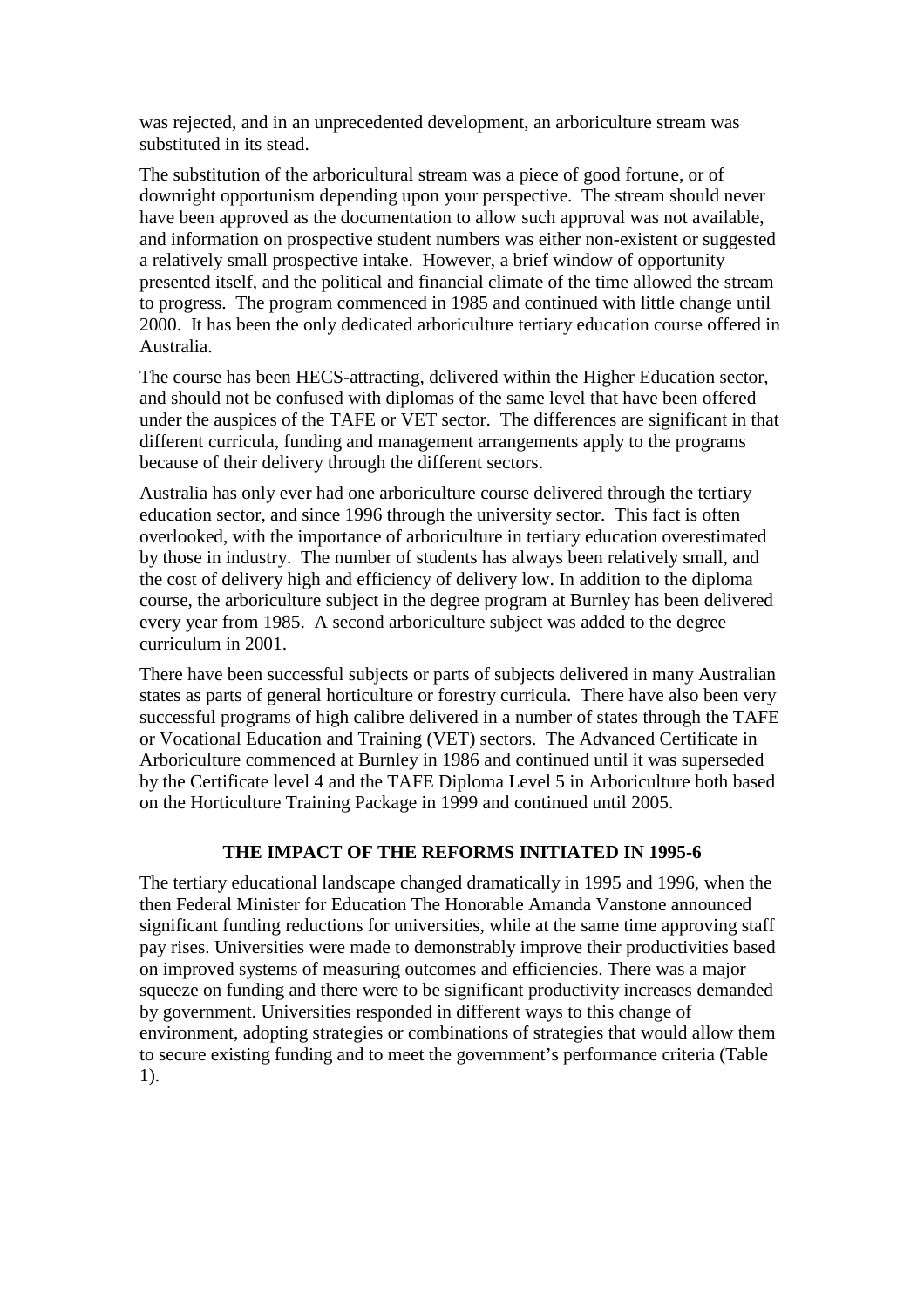| <b>Some University Responses</b>        | <b>Effects of Strategy</b>            |  |  |
|-----------------------------------------|---------------------------------------|--|--|
|                                         |                                       |  |  |
| Staff downsizing and redundancies       | Larger class sizes; loss of expertise |  |  |
| Elimination of small departments        | Loss of certain disciplines           |  |  |
| Consolidation of subjects               | Fewer larger subjects                 |  |  |
| Elimination of small enrolment subjects | Narrowing of student choice           |  |  |
| Setting subject minimum quotas          | Loss of small specialist subjects     |  |  |
| Increasing University Income            | Expand in consulting and enterprises  |  |  |
| <b>Charge Fees</b>                      | Expand fee-for-service delivery       |  |  |
| <b>Export Services Overseas</b>         | More Overseas fee-paying students     |  |  |

*Table 1: University responses to altered funding arrangements in the mid 1990s.* 

Some universities downsized immediately, others eliminated small specialist departments, especially those in Arts and Science Faculties. The University of Melbourne, of which Burnley College is part, chose not to downsize, but did eliminate small departments, consolidate subjects and set minimum subject quotas. These strategies impacted not only on subjects with small enrolments, but also on streams, such as the arboriculture stream in the diploma course. The minimum quota size set by the University was 16, and the arboriculture stream was usually well below this. It was clear in 2000 that a designated, separate and specialist arboriculture stream would not be viable within the University framework.

Consequently, changes were made to the arboriculture course at diploma level in 2000, and the course was completely restructured in 2001. In one sense, the separate arboriculture stream no longer existed as classes were consolidated into larger subjects. However, there was still an identifiable and separate arboricultural practical component, which preserved some of the integrity of the initial program. Further changes were subsequently made and a new program will be offered in 2006 and there is a likely name change to Associate Degree in Horticulture in 2007.

The original degree subject continues with enrolments above the quotas required by the University, which now stand at 20. Its future for the next few years seems assured. The subject introduced in 2001 has survived but is still to prove itself, and numbers are close to the quota limit. However, it should be noted that a new degree curriculum was introduced by the University in 2001 for full implementation by 2004, and its structure will gradually impact upon all aspects of course delivery and may threaten the viability of elective subjects such as arboriculture...

## **SOME MEASURES OF SIGNIFICANCE AND SUCCESS**

When considering arboriculture education in the tertiary education sector in Australia it may be of interest to give an indication of its relative size and significance. The only data to which the author has ready access is from Burnley. The arboriculture stream in the diploma course at Burnley College only accounted for between 1% and 6% of the higher education student body at Burnley between 1985 and 2005 (Table 2). The data show a downward trend on similar data presented in 2001 (Moore 2001)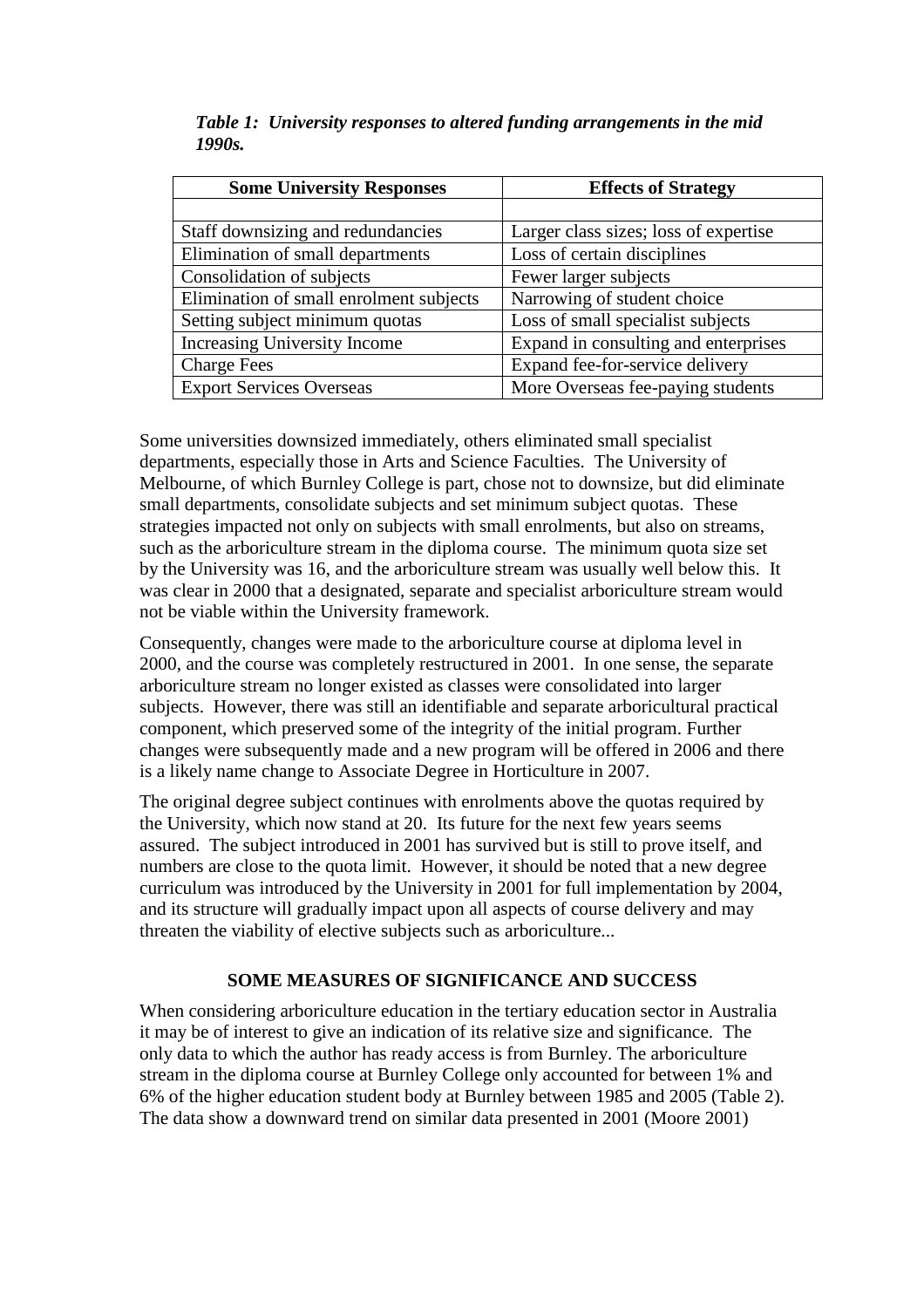*Table 2: Data on the TAFE and Diploma courses, and the Degree subject at Burnley College. The final column gives the arboriculture group as a % of the whole higher education student body at Burnley for rows 1-3, the % of diploma arboriculture students articulating to the degree in row 4, the percentage of degree students taking the arboriculture subject as a % of their year cohort and in total in rows 5-6 and the TAFE/VET arboriculture students as a % of the whole TAFE/VET student body at Burnley in rows 7- 10.* 

|                                                         | Year      | <b>Number</b> | $\frac{6}{9}$ |
|---------------------------------------------------------|-----------|---------------|---------------|
|                                                         |           |               |               |
| Number of Diploma arboriculture students                | 1985      | 3             |               |
| Largest Diploma arboriculture                           | 1997      | 20            | 6.6           |
| Total Diploma arboriculture graduates (approx)          | 1985-2005 | 208           | 3.8           |
| Diplomates articulating to Degree (approx)              | 1985-2005 | 29            | 14            |
| Degree Arboriculture Subject Enrolment average per year | 1985-2000 | 39            | 93            |
| <b>Total Number of Degree Subject Enrolments</b>        | 1985-2005 | 789           | 91            |
| TAFE Advanced certificate of Arboriculture Graduates    | 1986-2005 | 115           | 5.3           |
| TAFE Cert 2/3/4 Graduates                               | 2000-2005 | 90            | 22            |
| TAFE Diploma of Hort (Arboriculture) Graduates          | 2002-2005 | 23            | 10            |
| Total TAFE arboriculture graduates                      | 2986-2005 | 228           | 9             |

The data show that the number of arboriculture students enrolled in the Diploma at Burnley between 1985 and 2005 was 208, In the TAFE sector there were 228 graduates over the period of 1986 to 2005 which represented 9% of the TAFE students graduating from Burnley over this period. Over this period, the average number of higher education students doing Degrees, Diplomas and more recently Masters and PhD study has been 300 effective full-time students per year.

A very high proportion of the students undertaking the degree program at Burnley enroll in the arboriculture subject, with over 92% passing the subject. There is also a significant articulation of arboriculture students, with approximately 1 in 7 students who specialised in arboriculture in their diploma studies subsequently completing the Bachelors Degree. Employment rates for both the diploma and the degree programs have been consistently recorded at above 90% over the period 1985 – 2005, and often the figures have been in vicinity of 94% to 98% of students in employment three months after course completion.

## **MELBOURNE UNIVERSITY AND THE DELIVERY OF TAFE**

In 2005, the University of Melbourne announced that it would be exiting the TAFE/VET sector entirely. While the main focus of these changes has been agriculture education and training, especially at the rural campuses of Longerenong, Dookie, McMillan and Glenormiston, there will be a significant and immediate impact on programs at Burnley, including arboriculture. These changes had been mooted for some years, with an attempt made in 2004 to leave the sector, and so some changes had already occurred that anticipated the decision

Two long-serving lecturing staff of the TAFE program offered at Burnley had retired or resigned in late 2004 and early 2005 and were not replaced. They have a continued involvement in the teaching programs as sessional staff, but there has been disruption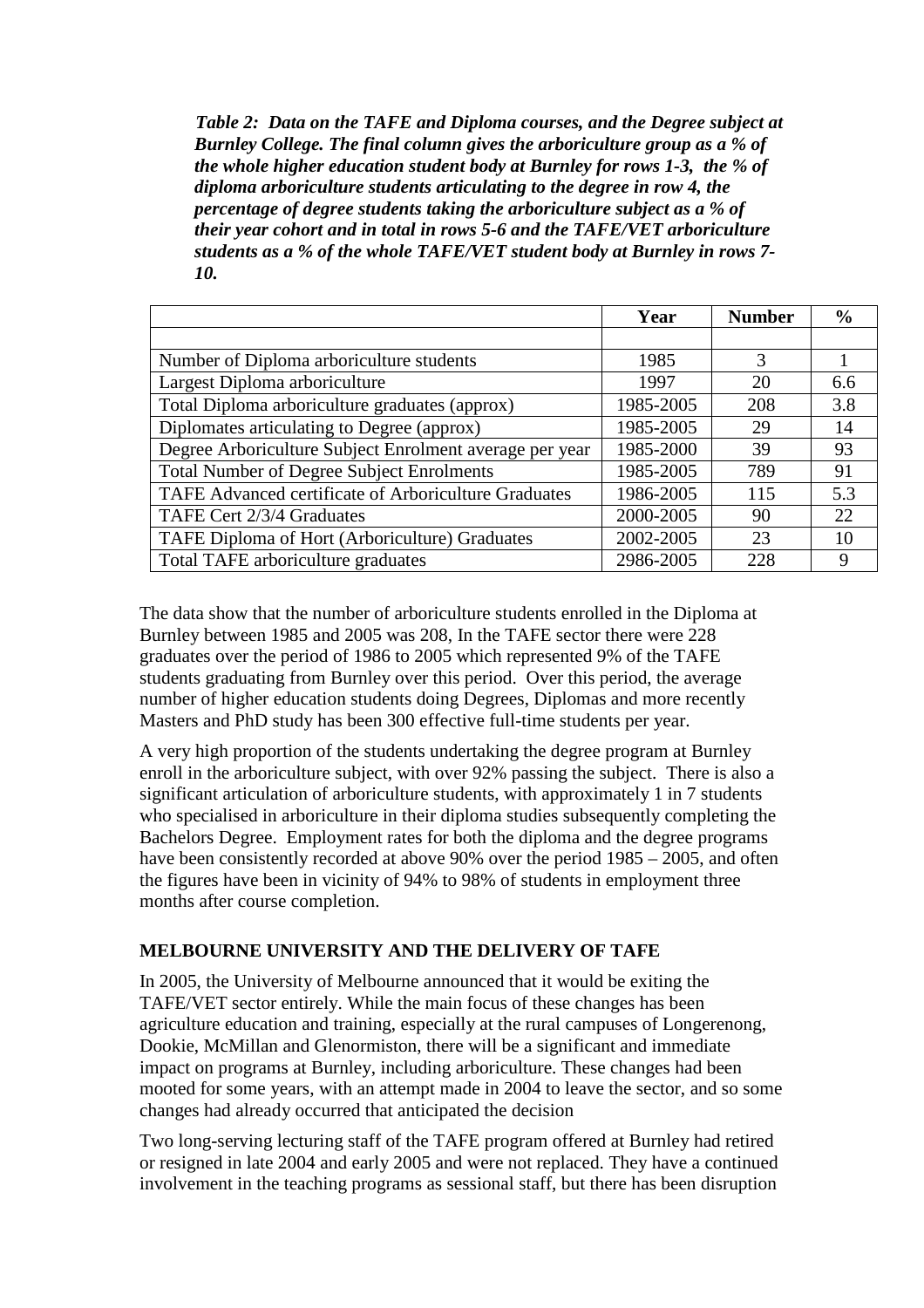to the courses offered, and some loss of quality. The programs lost will include the Arboriculture Certificate programs at various levels and the Diploma of Arboriculture, all of which catered for part-time student already working in arboriculture. These courses have been very successful over twenty years, with historically low attrition rates. They provided large numbers of skilled staff to Victorian arboriculture industries. The loss of TAFE staff and programs also sees the loss of considerable practical skill and experience.

The loss of TAFE programs may jeopardize the high level of articulation reported in Table 2, although attempts are being made to preserve as much of the articulation program as possible. This highly successful pathway may be lost at a time when articulation is being given a higher priority in both TAFE/VET and University sectors. This loss should also be regretted for the opportunities that will be denied students in future.

The loss of TAFE also has some other impacts that may be of significance:

- The exit of Burnley from the TAFE sector will remove a benchmarking and quality control mechanism from the TAFE sector, which has benefited horticulture across the whole state and indeed nation. The role of Burnley in influencing TAFE curricula over the past two decades has been profound, and this has been particularly so in arboriculture where what has been developed at Burnley has had an effect nationally. There does not appear to be any attempt at preserving the Bunrley –TAFE link and this could be detrimental to both the TAFE sector and to the industries that it serves
- The fact that staff were able to feed the latest research results into the TAFE education courses at Burnley meant that the programs were dynamic and upto-date. Research led teaching is the usual model in Universities, but it is not so easily achieved in a TAFE context. Once again this has been put at risk and there do not seem to be any mechanisms or initiatives to preserve this aspect of the relationship
- Overall there would appear to be a considerable risk that TAFE arboriculture training could face a scenario of stagnation and of losing the initiative that it has had it up-to-date and innovative. This could put arboriculture curricula and programs at risk of survival over the next few years

# **A GLIMPSE OF THE FUTURE: CAUSE FOR CONCERN AND OPTIMISM**

These developments in arboricultural education can be seen as disappointing and a cause for pessimism, however, there have always been cycles that affect education delivery in Australia. The development of specialist arboricultural courses and subjects within universities and colleges of advanced education in the 1980s owed much to the funding and political environments that existed at the time. Arboriculture courses and subjects are inevitably high cost as overheads are high, safety requirements demand small group size and student demand has at best been moderate. Consequently it is not surprising that the programs have had to change as a consequence of broader environmental changes.

The TAFE sector caters for many aspects of arboricultural education better than higher education, and so it is not surprising that delivery is concentrated in the TAFE sector, especially with the departure of the University of Melbourne Burnley Campus from TAFE delivery. While these changes may have negative effect on arboricultural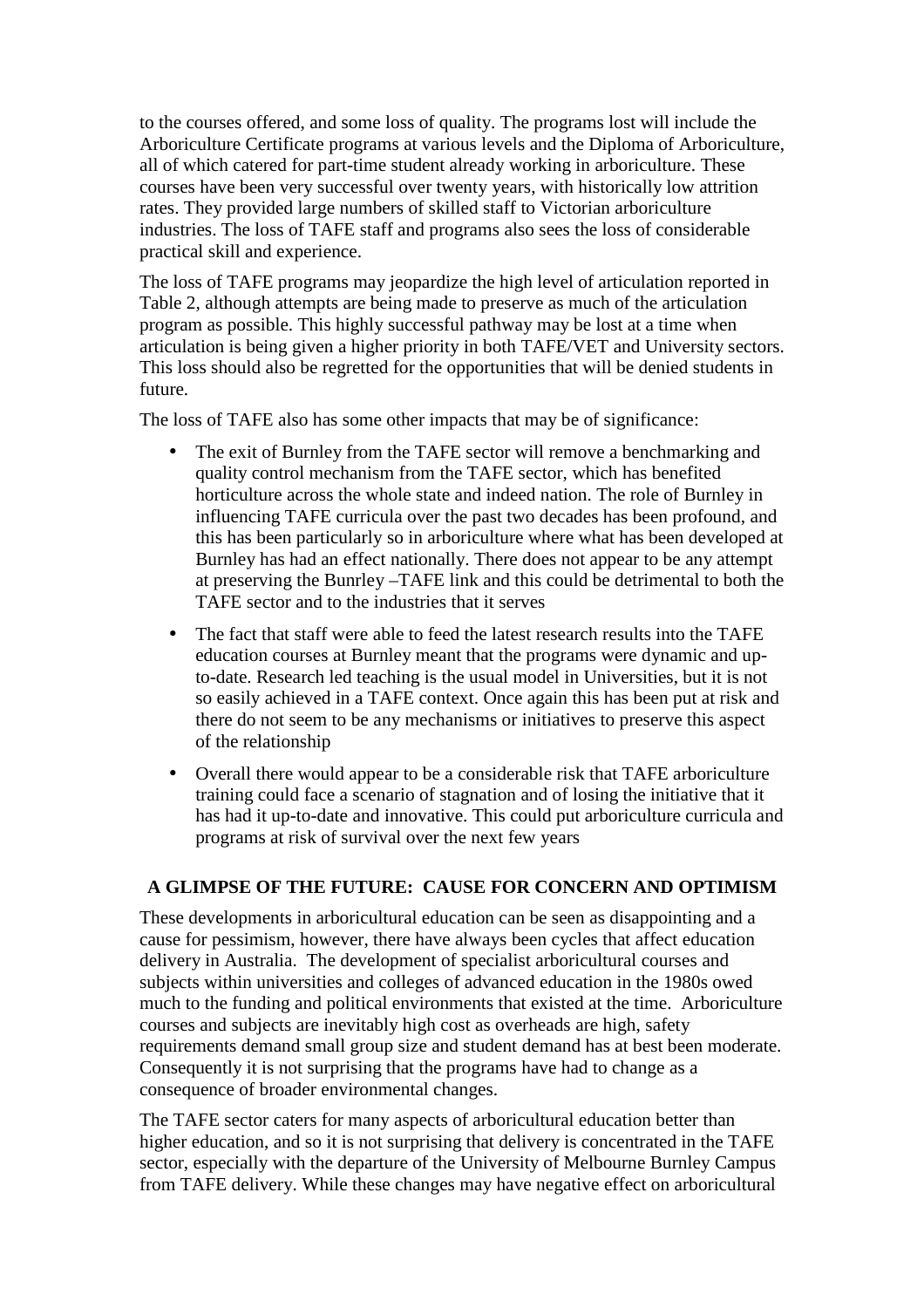education and training, especially at the TAFE and Trade level, there is always another side to change.

Most universities now place a greater emphasis on their post-graduate programs such as Masters and Doctoral research degrees. At Burnley post-graduate numbers have grown from 3 in 1993 to 34 in 2005. This growth rate was almost exponential from 1996 to 2000 (Table 3), and has been both stable and sustained over the period 2001- 5. There has also been a stable and consistent Honours by research year since 1998, with approximately 10 arboriculture related topics researched over the 1998-2005 period.

| Year | <b>Honours</b><br><b>Total</b> | <b>Honours</b><br>Arbor.<br><b>Related</b> | <b>Masters</b><br><b>Total</b> | <b>Masters</b><br>Arbor.<br><b>Related</b> | Ph D<br><b>Total</b> | Ph D Arbor.<br><b>Related</b> |
|------|--------------------------------|--------------------------------------------|--------------------------------|--------------------------------------------|----------------------|-------------------------------|
|      |                                |                                            |                                |                                            |                      |                               |
| 1991 |                                |                                            |                                |                                            |                      |                               |
| 1997 |                                |                                            | 15                             |                                            |                      |                               |
| 1999 | 8                              |                                            |                                |                                            | 10                   | $\overline{4}$                |
| 2001 | 11                             |                                            | 15                             | 6                                          |                      | 4                             |
| 2005 |                                |                                            | 13                             | 6                                          |                      | 6                             |

While most of those undertaking post-graduate studies are doing research into matters that are of general horticultural interest, it is worth noting that there are at least eleven research projects that relate directly to arboriculture at Burnley Campus. There have been similar expansions in arboriculture related research projects in Western Australia, New South Wales and to a lesser extent in Queensland and South Australia. Such research was virtually non-existent prior to 1990, and the research will have a significant impact on arboriculture and urban tree management in the future. Furthermore the information generated by the research, and the graduates from these postgraduate programs who have found employment in industry are having a significant effect on industry.

#### **CONCLUSION**

The period from 1985 to 2005 has provided some unusual opportunities for arboriculture education at all levels in Australia, but particularly in the tertiary sector. This period is not typical of the last 120 years, and while many may have assumed it was the norm, it should be seen as an atypical period in arboricultural education. The changes of the mid 1990s have dramatically altered the tertiary education landscape in Australia and these have clearly affected arboriculture education. The changes have had a profound effect on course structures and under-graduate program delivery, but they have opened up significant opportunities for post-graduate research in arboriculture related topics. This provides a wonderful opportunity for arboriculture to advance as a discipline and a profession, and once again the most must be made of it.

The focus of arboriculture education and training will be within the TAFE/VET sector, and the exit of the University of Melbourne, Burnley Campus from this level of training is both significant and symbolic. The TAFE/VET sector is better suited to